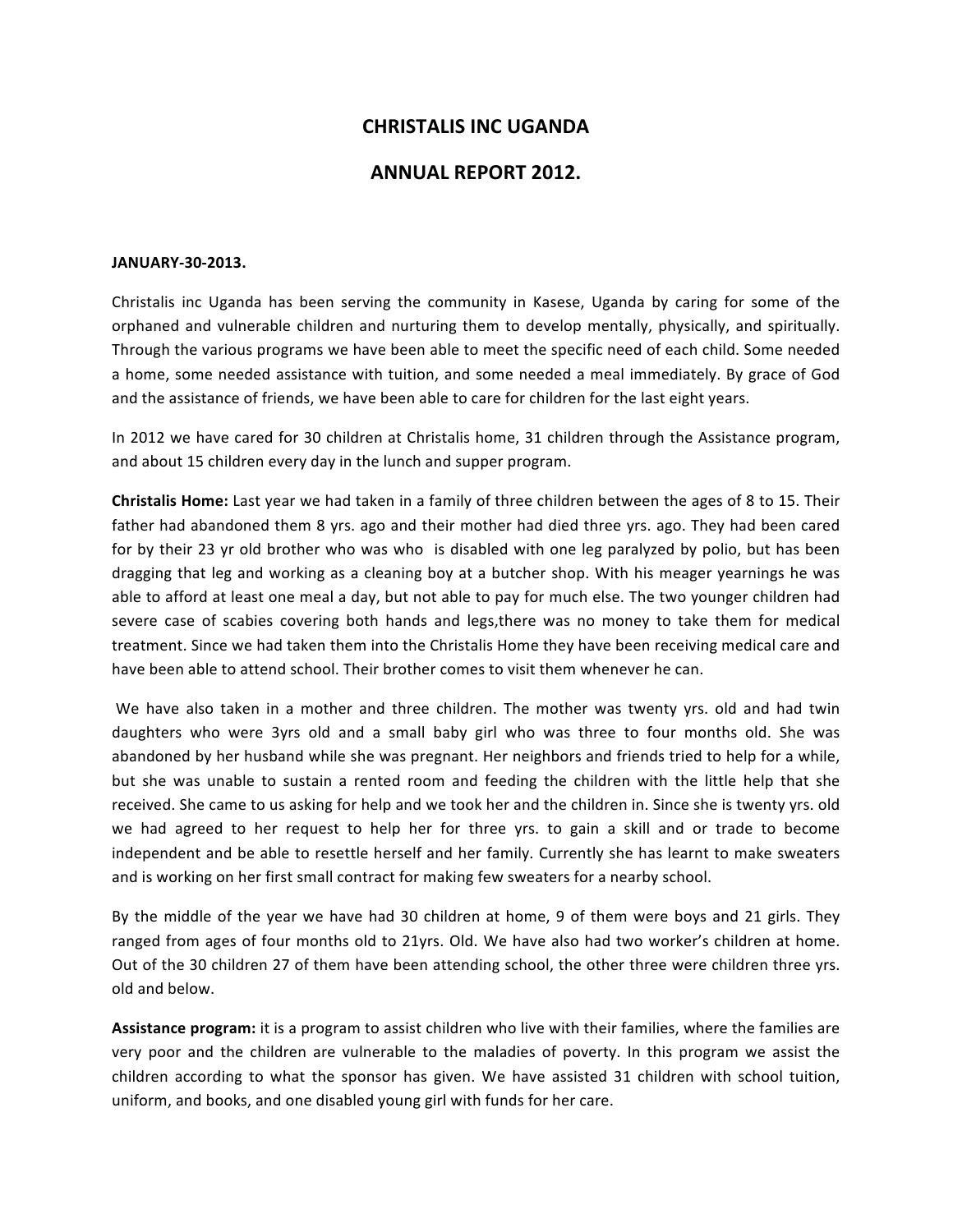

Picture: the first is a picture of junior brian (wearing red shorts) and his cousin and grandparents. The second picture is of Yoneki who lives with her sister and mother in this home, and she has to walk about four kilometers to get to school, and walk back the same distance every day. Though she gets very tired of the journey, she is determined to go to school. These are couple of the children in the assistance program

Lunch and supper program: Christalis home is located near a neighborhood where people are very poor, and there are homes where children go hungry often. So we started this program of feeding those children who don't have food in their own homes. We feed about ten to fifteen kids who come for lunch and supper every day.



**Residence**: We are continuing to reside in a rental home in Kamaiba, Kasese, and are filled to capacity. We do not have space for another bed and therefore unable to take in any more children. We are praying for funds to build our own home large enough to accommodate more beds and help more children who need our service.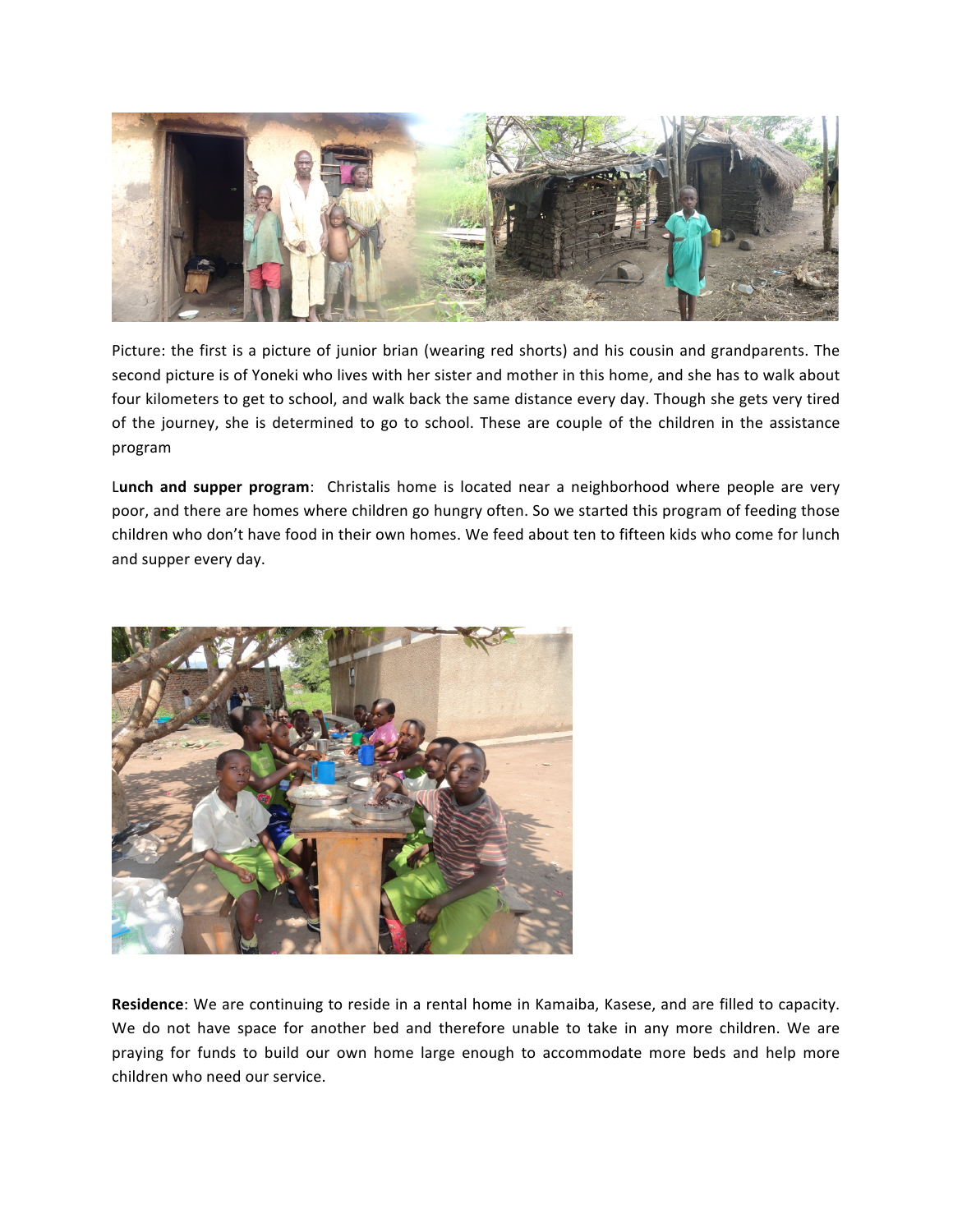Finances: Our parent organization Christalis Inc in the USA has been our source of financial support. They have been supported by children's sponsors, one time donors, friends of Christalis, and organizations such as SladeChild foundation.

Last year christalis Inc Uganda received 50,800 US Dollars which amounted to 120,337,863.00 Ugandan Shillings. Out of this, 10,000.00 Us Dollars was donated by the board members of Christalis Inc for purchasing land for cultivation. We were unable to acquire the land we were hoping to buy, and the funds are saved for that specific purpose in the future. Also SladeChild foundation has supported us with 2000.00 US Dollars last year for food, and all of it was used for providing food for the children. The following pages will show the distribution of funds and cash flow for the year 2012.